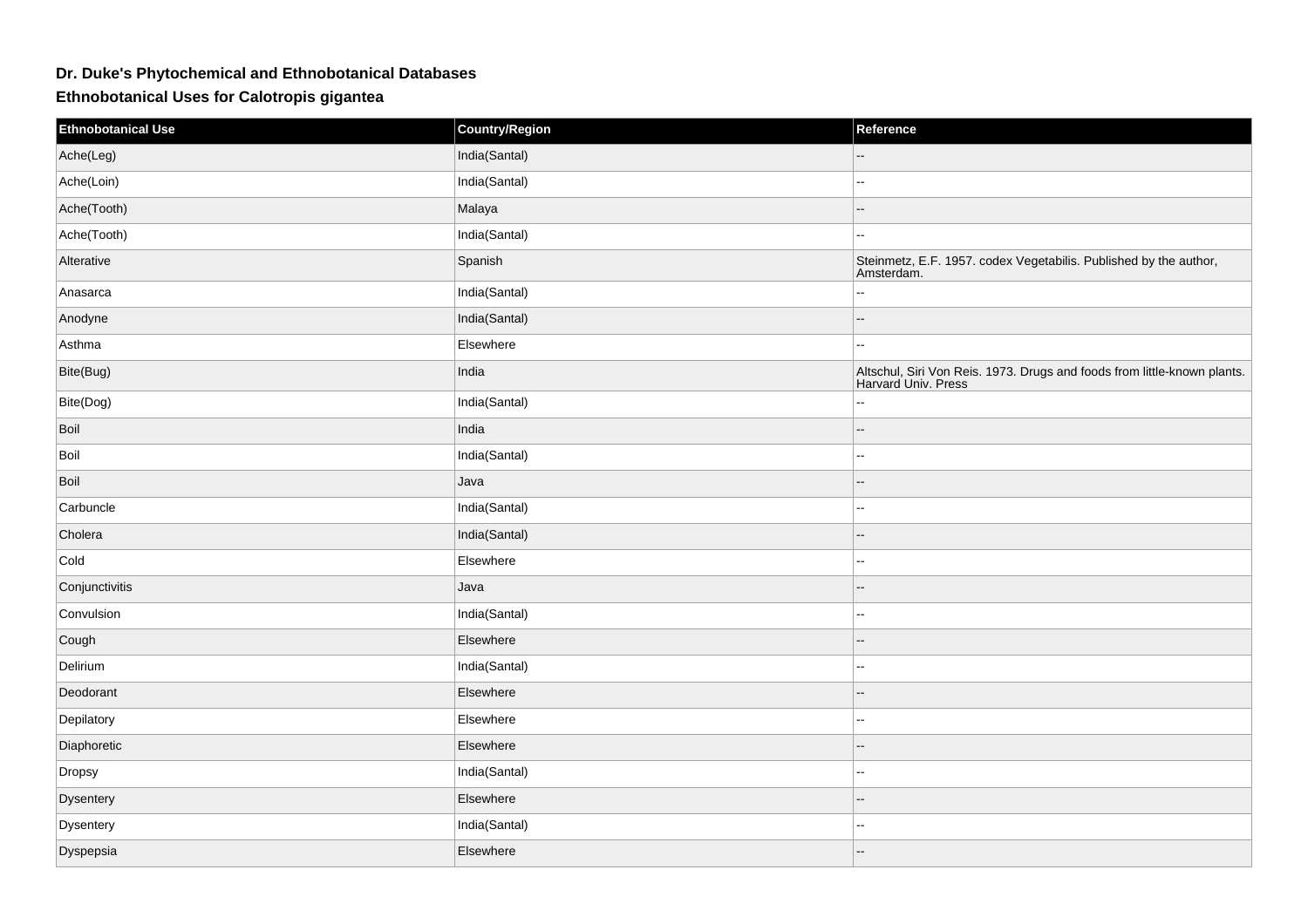| Ethnobotanical Use   | <b>Country/Region</b> | Reference                                                                                       |
|----------------------|-----------------------|-------------------------------------------------------------------------------------------------|
| Ear                  | India                 | $\overline{a}$                                                                                  |
| Elephantiasis        | Elsewhere             |                                                                                                 |
| Emetic               | <b>Burma</b>          | Altschul, Siri Von Reis. 1973. Drugs and foods from little-known plants.<br>Harvard Univ. Press |
| Emetic               | India                 | Steinmetz, E.F. 1957. codex Vegetabilis. Published by the author,<br>Amsterdam.                 |
| Epilepsy             | India(Santal)         | Ξ.                                                                                              |
| Expectorant          | Elsewhere             | $\overline{\phantom{a}}$                                                                        |
| Expectorant          | Sanscrit              | Steinmetz, E.F. 1957. codex Vegetabilis. Published by the author,<br>Amsterdam.                 |
| Hemiplegia           | India(Santal)         | $\overline{a}$                                                                                  |
| Hemorrhage           | India(Santal)         | Ξ.                                                                                              |
| Hydrocoele           | India(Santal)         |                                                                                                 |
| Intestine            | India(Santal)         | $\overline{\phantom{a}}$                                                                        |
| Labor                | India(Santal)         | --                                                                                              |
| Leprosy              | India                 | $\overline{a}$                                                                                  |
| Malaria              | Elsewhere             | $\overline{\phantom{a}}$                                                                        |
| Medicine(Veterinary) | Elsewhere             | Uphof, J.C. Th. 1968. Dictionary of economic plants. 2nd ed. Verlag<br>von J. Cramer.           |
| Myalgia              | India(Santal)         | $-$                                                                                             |
| Neuralgia            | India(Santal)         | $\overline{\phantom{a}}$                                                                        |
| Paralysis            | India(Santal)         | $\overline{a}$                                                                                  |
| Parturition          | India(Santal)         | $\overline{\phantom{a}}$                                                                        |
| Pleurisy             | India(Santal)         | --                                                                                              |
| Pneumonia            | India(Santal)         | $\sim$                                                                                          |
| Poison               | US                    | Steinmetz, E.F. 1957. codex Vegetabilis. Published by the author,<br>Amsterdam.                 |
| Post-Natal           | India(Santal)         | ۵۵                                                                                              |
| Poultice             | Elsewhere             | Uphof, J.C. Th. 1968. Dictionary of economic plants. 2nd ed. Verlag<br>von J. Cramer.           |
| Purgative            | Elsewhere             | --                                                                                              |
| Rabies               | India(Santal)         | --                                                                                              |